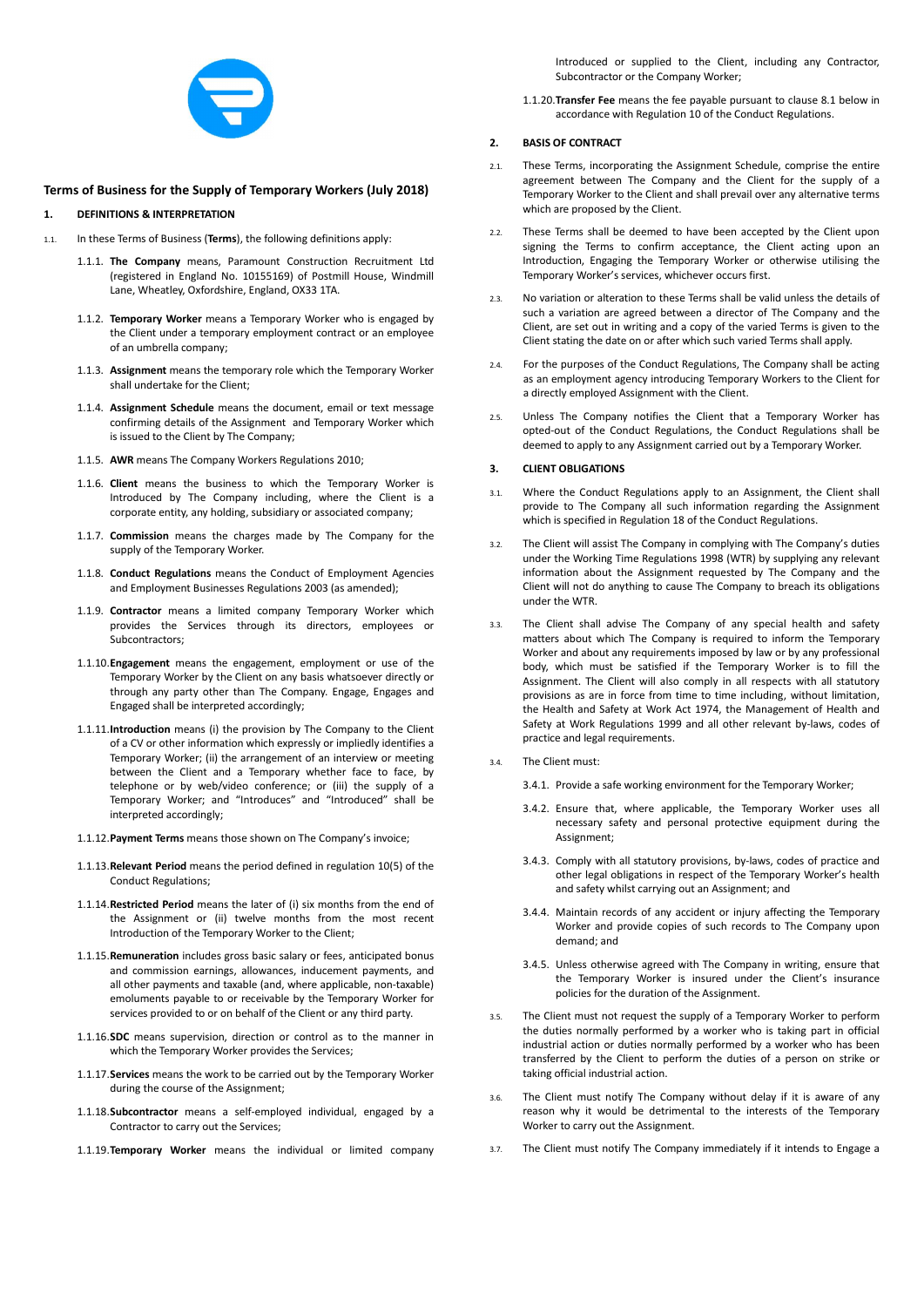Temporary Worker, extend an Assignment or otherwise vary the Assignment in any way.

## 4. PROVISION OF INFORMATION

- 4.1. Where the Conduct Regulations apply to an Assignment, The Company shall provide to the Client all such information as is specified in Regulation 21 of the Conduct Regulations.
- 4.2. The Company shall provide an Assignment Schedule to the Client on commencement of the Assignment or as soon as possible thereafter.
- 4.3. Subject to clause 5.2, the Client shall be deemed to have provided SDC during the Assignment except where it provides written information to the contrary. The Client warrants that all such information shall be accurate in all respects and acknowledges that The Company shall place full reliance upon such information. The Client undertakes to notify The Company without delay if such information becomes inaccurate or out of date.

## 5. TIMESHEETS

- 5.1. At the end of each week of an Assignment (or at the end of the Assignment where it is for a period of one week or less), the Client shall sign a timesheet in a format specified by The Company verifying the time worked by the Temporary Worker during that week.
- 5.2. The Client is responsible for ensuring that the time shown on the Temporary Worker's timesheet is correct and that only duly authorised employees sign the timesheet and positively annotate it if the Client did not provide SDC for the work performed during the time signed for.
- 5.3. If the Client is unable to sign the Temporary Worker's timesheet because the Client disputes the time claimed, the Client shall inform The Company as soon as is reasonably practicable and shall co-operate fully and in a timely manner with The Company to enable The Company to establish what time, if any, was worked by the Temporary Worker.
- 5.4. Failure to sign the timesheet does not absolve the Client's obligation to pay the charges in respect of the hours worked.
- 5.5. The Client acknowledges that The Company shall rely upon the Client's confirmation of the time worked by the Temporary Worker and the Client must not retrospectively adjust the time duly confirmed as having been worked by the Temporary Worker.
- 5.6. The Client shall not refuse to sign a timesheet on the basis that the Client is dissatisfied with the Services but may be entitled to terminate the Assignment in accordance with clause 9 below.

### 6. CHARGES

- 6.1. Subject to clause 11, except in the presence of manifest error, the Client shall make payment for the charges for the time worked as shown on the invoice within the Payment Terms shown on the invoice, without any right of set off, irrespective of whether it has provided SDC or otherwise.
- 6.2. The Company shall issue an invoice to the Client for the Charges each month and such invoice shall be payable within the Payment Terms. VAT shall be charged at the standard rate on all sums invoiced under these Terms.
- 6.3. The Company may increase the charges shown in Schedule One by giving 30 days written notice to The Client.
- 6.4. The Company may vary the Charges, by giving written notice to the Client, to reflect any additional cost in supplying the Temporary Worker as a result of the AWR or any statutory change.
- 6.5. There are no refunds or rebates payable in respect of the Charges and the Client shall pay the Charges without deduction or set off.
- 6.6. If an invoice is not paid within the Payment Terms, The Company may:
	- 6.6.1. terminate the supply of Temporary Workers to the Client without notice;
	- 6.6.2. pursuant to the Late Payment of Commercial Debts (Interest) Act 1998, charge late payment compensation and interest on such invoiced amounts at the rate of 8% per annum above the base rate of the Bank of England from the due date until the date of payment; and
	- 6.6.3. refer the collection of such payment to a collection the Company or legal representatives and, if so referred, the Client shall be liable for all costs, fees (including legal fees on an indemnity basis), charges

and disbursements incurred by The Company in recovering payment from the Client

# 7. RESPONSIBILITY FOR PAYMENTS

The Client is responsible for making payments to the Temporary Worker and, where applicable, shall ensure that PAYE Income Tax and National Insurance Contributions are deducted from such payments pursuant to sections 44-47 of ITEPA 2003.

# 8. TRANSFER FEES

- 8.1. The Client shall pay a Transfer Fee ("Transfer Fee") if (i) the Client Engages a Temporary Worker Introduced by The Company or (ii) introduces the Temporary Worker to a third party and such introduction results in an engagement of the Temporary Worker by the third party and:
	- 8.1.1. Where the Temporary Worker has commenced an Assignment and has not opted out of the Conduct Regulations, such Engagement takes place within the Relevant Period; or
	- 8.1.2. Where the Temporary Worker has commenced an Assignment and has opted out of the Conduct Regulations or where the Temporary Worker has not commenced an Assignment, such Engagement takes place within the Restricted Period.
- 8.2. The Transfer Fee shall be a sum equivalent to 50% of the annual Commission payable to The Company for the supply of the Temporary Worker.
- 8.3. No refund of the Transfer Fee will be due to the Client if the Engagement subsequently terminates.

## 9. TERMINATION OF THE ASSIGNMENT

- 9.1. Subject to clauses 9.2, 9.3 and 9.5, either party may terminate an Assignment at any time by giving the notice specified in the Assignment Schedule or, if no period of notice is specified, at any time without notice.
- 9.2. Irrespective of any notice period specified in the Assignment Schedule, either party may terminate an Assignment without notice if the other party has committed a serious or persistent breach of its obligations under this Agreement, if the other party undergoes a change of control or becomes insolvent.
- 9.3. The Company shall have no liability to the Client if the Temporary Worker fails to give the agreed notice, if any, upon terminating the Assignment.
- 9.4. The Company may terminate an Assignment without notice if it becomes aware of any reason why the Temporary Worker is unsuitable to work in the Assignment.
- 9.5. If the Client, acting reasonably, is dissatisfied with the Services, the Client may on the first day terminate an Assignment within the first 4 hours if the booking was for more than 7 hours (or within the first 2 hours if the booking was for 7 hours or less) and, provided that such termination is confirmed by the Client in writing within 48 hours, the Employment Business shall cancel the Charges for such period.

# 10. CONFIDENTIALITY AND DATA PROTECTION

- 10.1. All information relating to a Temporary Worker is confidential and provided solely for the purpose of arranging an Assignment. Such information must not be used for any other purpose nor divulged to any third party and the Client shall comply with the Data Protection Act 1998 when receiving and processing such data.
- 10.2. Save to the extent that The Company is required to disclose such information to the Temporary Worker, The Company shall keep confidential any information provided by the Client for the purpose of complying with the AWR and shall not use it for any other purpose.

### 11. LIABILITY

- 11.1. Subject to clause 11.2, the Client shall be responsible for the supervision, direction and control of a Temporary Worker during the course of their Assignment.
- 11.2. The Client shall not, nor shall it permit any other person to, exercise SDC or assert the right thereof in respect of:

11.2.1.A Subcontractor at any time; or

11.2.2.Any other Temporary Worker where the Client has notified The